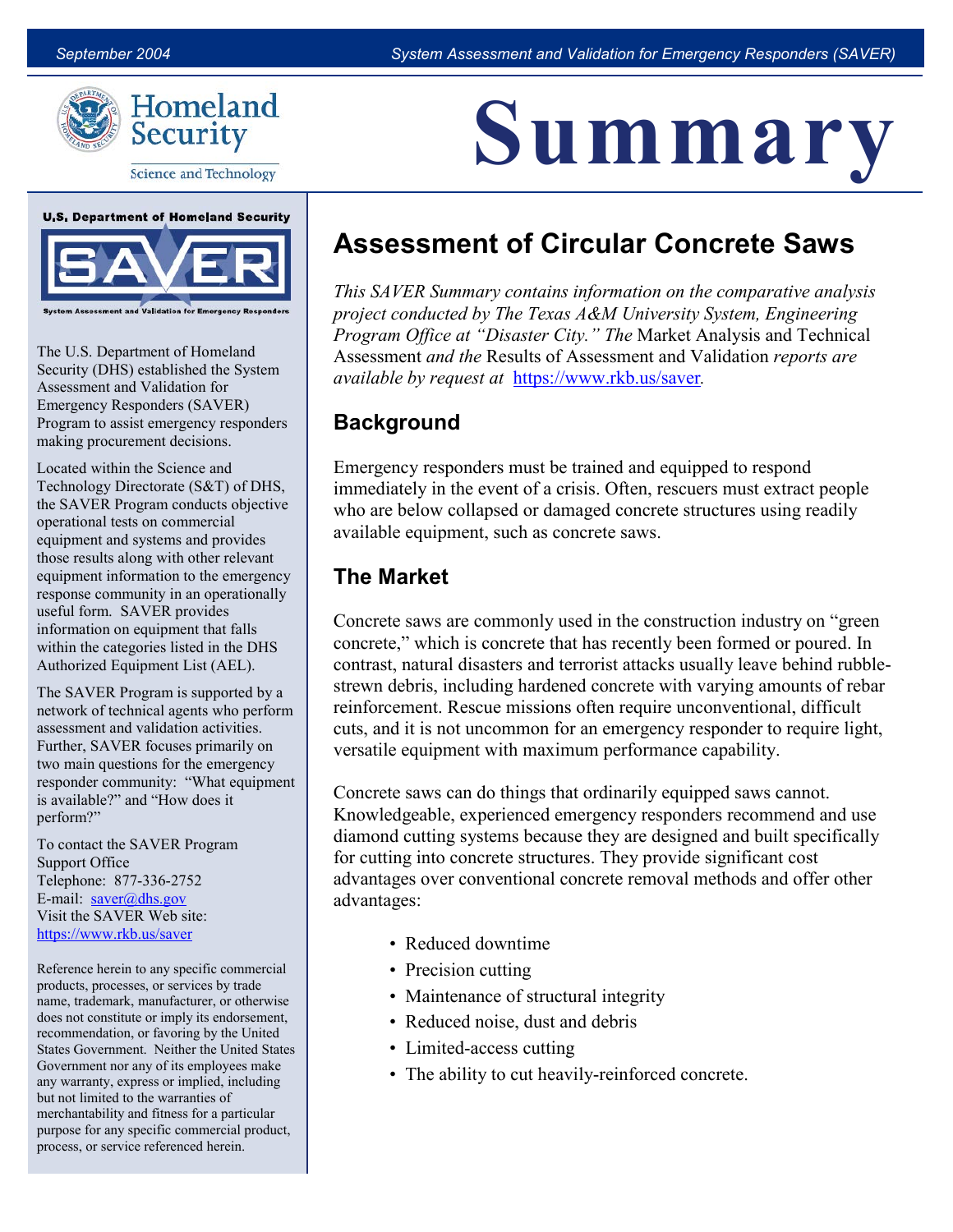First responder practitioners reviewed the circular of six gasoline-powered circular concrete saws for concrete saw market and identified the following set assessment:

- $\cdot$  Hilti KC 62-14
- Homelite MP-38
- Husqvarna 375K
- Makita  $64-14$
- Partner K700 Active III
- Stihl TS400

These 14-inch circular gasoline-powered concrete saws have similar horsepower and are readily available to the emergency response community.

## Assessment Plan

The concrete saws were assessed according to the following criteria:

Affordability. The ability of a particular user (or jurisdiction) to fully bear the total life cycle costs of an item (or a system).

**Capability.** The power or capacity of an item (or a system) to perform one or more defined tasks.

**Deployability.** The ability of an item (or a system) to be moved from its place of assignment (or storage) to the site of its intended use.

**Maintainability.** The ability of an item (or a system) to be retained in, or restored to, a specified condition when maintenance is performed using prescribed procedures and technician level skills.

Usability. The effectiveness, efficiency, and satisfaction with which specified users achieve specified goals in particular environments when interacting with an item (or a system).

**Overall.** An overall rating based on the weighted sum of all other assessment criteria.



 Emergency Responders in the rubble of the Twin Towers, NY.

Three different cuts were made on identical concrete slabs.

**Cut 1:** Three (3) foot long cut; flat cut; with slab horizontal.

**Cut 2:** Three (3) foot long cut; vertical cut; with slab vertical.

**Cut 3:** Three (3) foot long cut; horizontal cut; with slab vertical.

 that are commonly found in the search and rescue search and rescue procedures. Each of these cuts forms These cuts were selected to simulate cutting scenarios operational environment. The cuts were identified based on input from practitioners in the user community familiar with concrete saw operation and a component of typical concrete demolition and removal procedures.

### **Results**

**Rate of Cut.** Cut rate was calculated by comparing inch-foot of reinforced concrete (see figure 1). combined cut times for each cut type, saw, and user with corresponding aggregated cut areas. Cut rate is measured in number of seconds required to cut one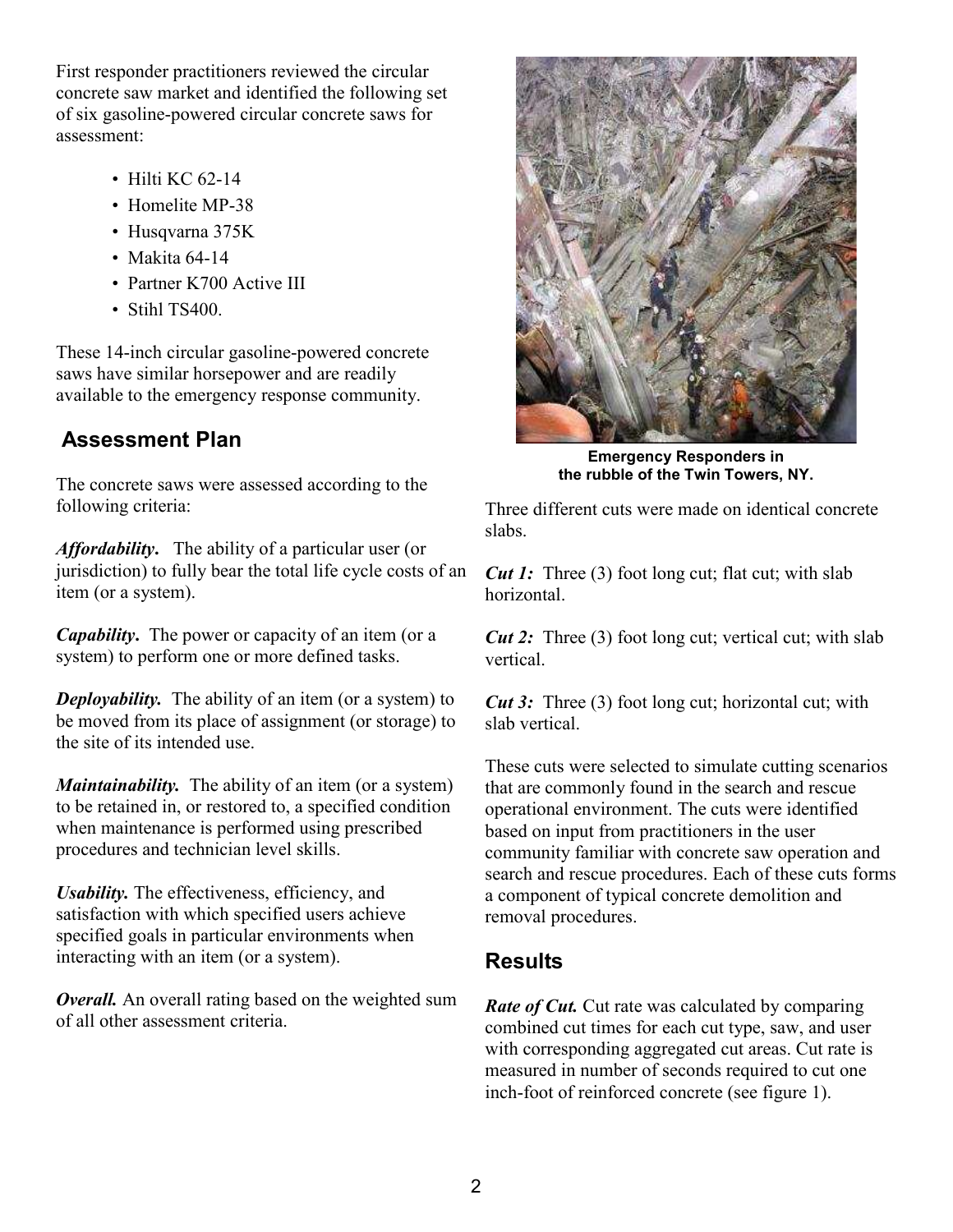| Saw                               | <b>Average Time</b><br>Per Cut Area<br>$(\sec/in-ft)$ |  |  |  |  |
|-----------------------------------|-------------------------------------------------------|--|--|--|--|
| <b>Hilti KC 62-14</b>             | 31.2                                                  |  |  |  |  |
| <b>Homelite MP-38</b>             | 21.2                                                  |  |  |  |  |
| Husqvarna 375K                    | 13.1                                                  |  |  |  |  |
| Makita 64-14                      | 14.7                                                  |  |  |  |  |
| Partner K700<br><b>Active III</b> | 14.0                                                  |  |  |  |  |
| <b>Stihl TS400</b>                | 14.1                                                  |  |  |  |  |

 Figure 1. Averaged Composite Rate-of-Cut for Tested Saws

Fuel Consumption. Refueling takes time away from and duration of saw operability in the field as a factor cutting and interrupts saw operation. Thus, with fuel consumption rate, a slow consumption rate (a higher value) is considered desirable. To assess fuel usage of fuel consumption, the quantity of fuel used during the tests was measured. The duration of saw operation per fuel tank, in minutes per tank, is shown in figure 2.

 because it directly affects how often filters need to be performance (see figure 3). **Filter Performance.** In an emergency responder environment, filter capacity is also of importance cleaned or changed. As such, the air filter system capacity was used as a measure of air filter system

| <b>Saw</b>                        | <b>Tank Consumption</b><br>Rate (min./tank) |
|-----------------------------------|---------------------------------------------|
| <b>Hilti KC 62-14</b>             | 17.0                                        |
| <b>Homelite MP-38</b>             | 31.4                                        |
| Husqvarna 375K                    | 14.3                                        |
| <b>Makita 64-14</b>               | 29.8                                        |
| Partner K700<br><b>Active III</b> | 17.3                                        |
| <b>Stihl TS400</b>                | 17.2                                        |

Figure 2. Consumption Rate

| <b>Saw</b>                        | <b>Average Time Per</b><br><b>Cut Area</b><br>$(\sec/in-ft)$ |
|-----------------------------------|--------------------------------------------------------------|
| <b>Hilti KC 62-14</b>             | 17                                                           |
| <b>Homelite MP-38</b>             | 39                                                           |
| Husqvarna 375K                    | 56                                                           |
| <b>Makita 64-14</b>               | 37                                                           |
| Partner K700<br><b>Active III</b> | 49                                                           |
| <b>Stihl TS400</b>                | 77                                                           |

Figure 3. Filter System Capacity

| <b>Saw</b>                        | Weight | Water<br><b>System</b> | <b>Ergonomic</b><br><b>Features</b> | <b>Size</b> | Handle/<br>Grip | <b>Smoothness</b> | <b>Torque</b> | Overall<br><b>Usability</b> |
|-----------------------------------|--------|------------------------|-------------------------------------|-------------|-----------------|-------------------|---------------|-----------------------------|
| <b>Hilti KC</b><br>$62 - 14$      | 3.0    | 2.3                    | 3.2                                 | 2.7         | 2.3             | 2.8               | 2.3           | 1.7                         |
| Homelite<br><b>MP-38</b>          | 3.2    | 1.0                    | 3.3                                 | 3.3         | 3.5             | 3.5               | 3.2           | 3.3                         |
| Husqvarna<br>375K                 | 3.2    | 2.8                    | 3.3                                 | 3.5         | 3.3             | 3.5               | 4.0           | 4.0                         |
| <b>Makita 64-14</b>               | 3.2    | 3.8                    | 3.7                                 | 3.0         | 3.7             | 3.7               | 3.5           | 3.7                         |
| Partner K700<br><b>Active III</b> | 3.2    | 3.3                    | 3.8                                 | 3.3         | 2.7             | 3.5               | 2.8           | 3.7                         |
| <b>Stihl TS400</b>                | 3.2    | 4.0                    | 2.5                                 | 3.2         | 2.7             | 3.8               | 3.3           | 3.3                         |

Figure 4. Saw Usability Survey Average Response Ratings